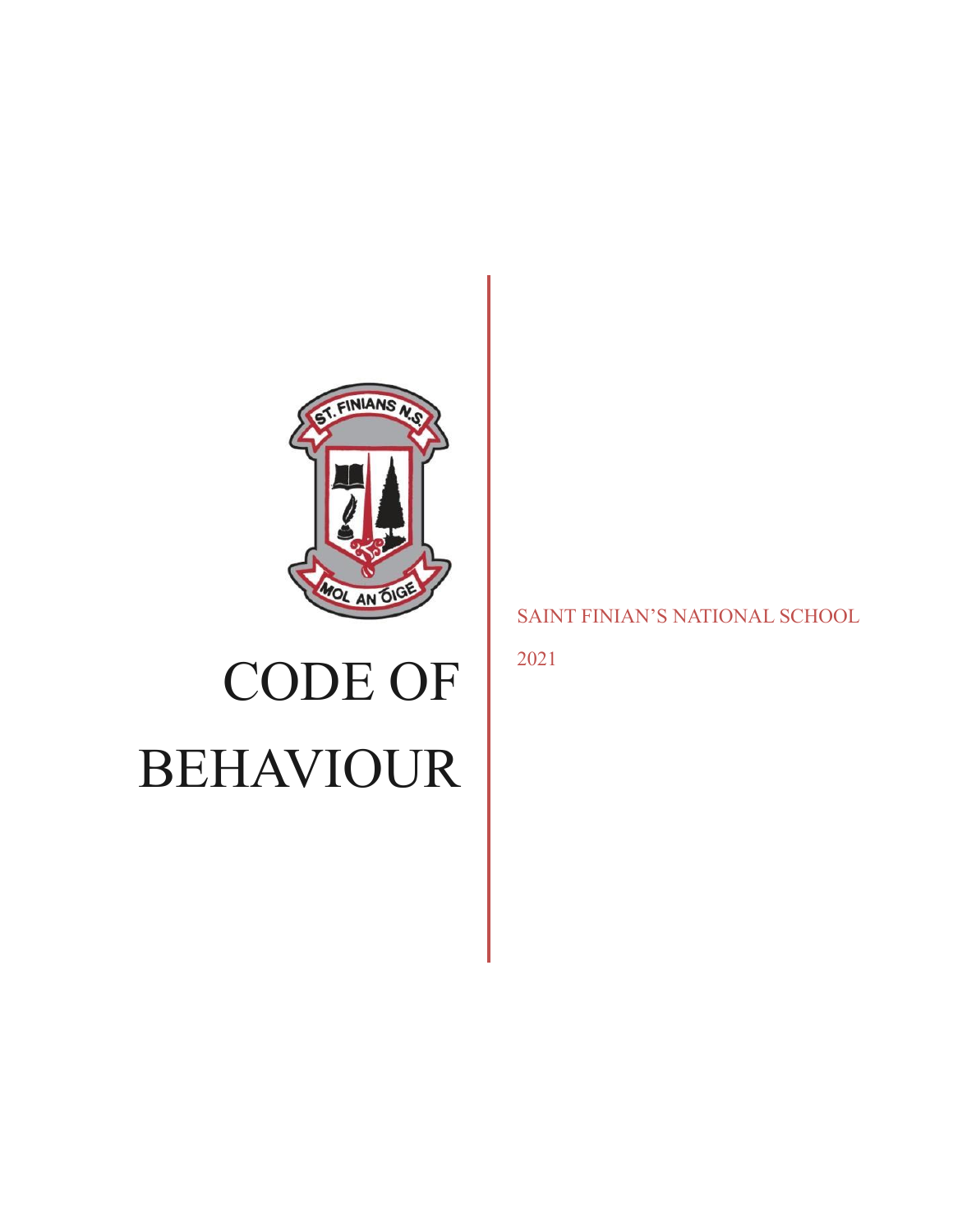## **Code of Behaviour**

#### **Introduction**

As a catholic school, we live the code handed down by Jesus, "love one another as I have loved you". We believe this is the heart of all our behaviours with one another in school.

Our School aims to provide a happy, secure, friendly, learning environment, where children, parents, teachers, special needs assistants, ancillary staff and Board of Management work in partnership. Each individual is valued, encouraged and respected for their uniqueness and facilitated to reach their full potential in a positive atmosphere.

This will enable the child to live a full life and will equip him/her to avail himself/herself of further education so that he/she may go on to live a full and useful life as an adult in society.

The staff are committed to the realisation of these objectives. Our aim is to create a happy, secure environment for our pupils in which there is a **sense of good order and a reasonable approach to discipline**. In this way, a large group can be organised so that the school can operate smoothly for the benefit of all.

This revised Code of Behaviour comes into effect on 1/9/2021. The code has been considered by the Parents Association, Staff, Education Welfare Officer and approved by the Board of Management. It was ratified by a unanimous vote of Parents. The code is mindful of the Curriculum, the school's Health & Safety Statement, Anti-Bullying Policy, Friendship and Inclusion Policy, Admission and Participation Policy and Child Safeguarding Policy.

#### **Teaching the Behaviour we want to see:**

All pupils are expected to behave in a reasonable manner both to themselves and to others, showing consideration, courtesy and respect for other pupils and adults. We must teach the children how we want them to act and be role models in our own actions.

In September all teachers, SNA's and staff will take time and extra curricular SPHE time each day to teach the positive behaviour we want to see. Time will be taken to teach children emotional regulation strategies. Children will be taught how to name different emotions, to describe what these emotions look like and to discuss appropriate ways of acting when we experience different emotions. Children will develop skills needed to manage their emotions. Each class will participate in daily breathing techniques. We will make an effort to 'catch the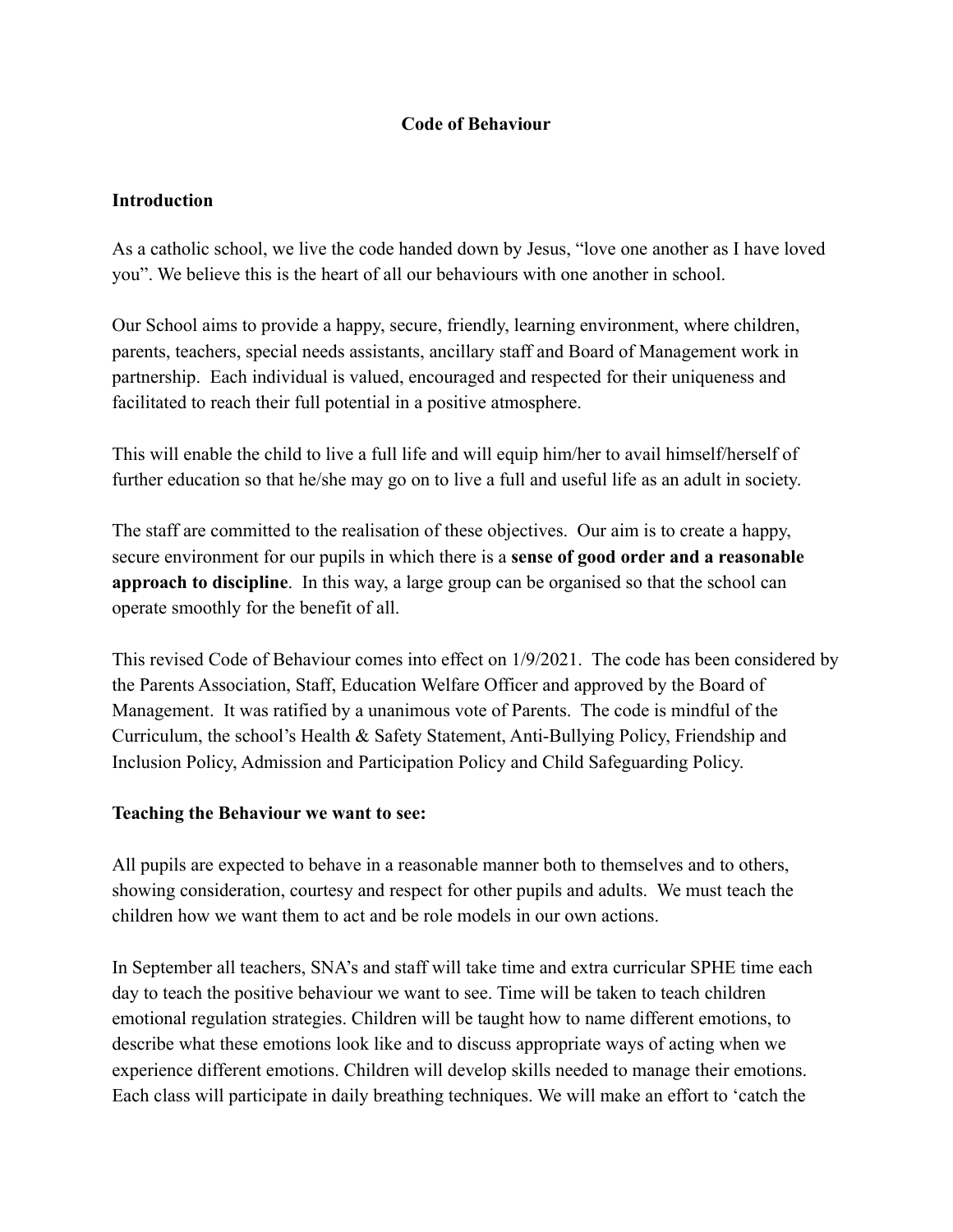children' being good. The staff will praise and encourage kindness, calmness, restorative questioning and answering, circle time and wellbeing.

It is our aim that each child will learn the skill to emotionally regulate their own emotions and thus be able to access the curriculum in a happy environment.

## **Restorative Practice**

It is our aim that children will learn and use restorative practice techniques in our school. Restorative practice provides a focus on developing positive relationships between all members of the school community. It gives opportunities for pupils to take responsibility for their behaviour and learning. Restorative practice is a process whereby children are given the opportunity to reflect on their behaviour and how they and others have been affected by it so as to help heal broken relationships and prevent reoccurrence.

Restorative practices questions will be practiced through circle time. Restorative practice corners will be set up in each classroom. A calm corner with a range of sensory equipment will be set up in each classroom. Children will be provided with a safe space they can go when they are feeling overwhelmed.

Where suspension occurs, the school will use restorative practice involving all parties affected to help repair the harm done.

Restorative practice posters are displayed in the school and are in use in the classrooms. *See Appendix 1*

#### **Positive Rewards for Positive Behaviour**:

When we see positive behaviour we reward this behaviour with an affirmative comment, friendship pass, classroom certificate, individual/group reward or/and end of year reward. Good behaviour and achievement will be recognised. Consistent positive influences are the key to success in our school.

For any child with additional behavioural or learning difficulties there will be an individual reward system in place.

Each class will have class, POD and individual rewards chart in place.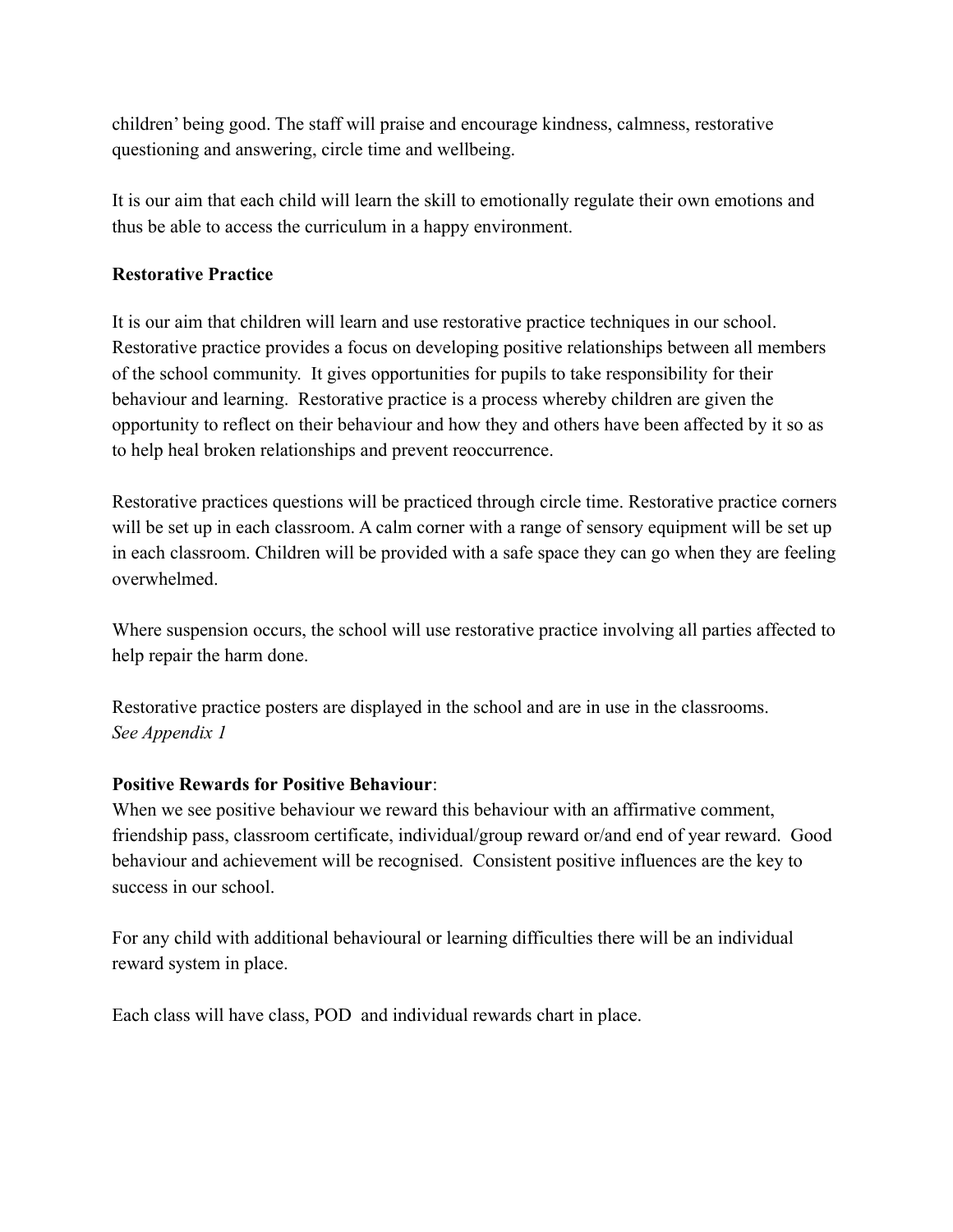#### **Good behaviour means learning can take place**

Teachers, staff and pupils should treat others as they would like to be treated themselves. Disrespectful behaviour towards other pupils or towards other pupils or towards a teacher (e.g. defiance, threatening/aggressive behaviour, violence, cheek, insolence, bad language and name-calling) are unacceptable. Any behaviour which endangers or offends others is not allowed. **Pupils must respect the right of other pupils to learn.** Any behaviour which interferes with the right (e.g. constant disruption of the class persistent distracting of others) is considered unacceptable behaviour. In order that pupils benefit from their work in class full co-operation is required at all times. Pupils must co-operate with instructions given by the teacher.

# **Classroom Rules for Effective Learning**

- 1. We show respect
- 2. We are kind
- 3. We work together and do our best to learn

# **Behaviour in the Playground/Halla**

Rough behaviour e.g. fighting, play fighting, wrestling, bulldog, kicking, spitting, punching, pushing is forbidden. **No physical contact is allowed.** Games or activities considered to be dangerous will not be allowed. Any behaviour which interferes with other pupils' play is not permitted. Pupils may not leave the playground for any reason during breaks.

# **Playground Rules for Safe Play**

- 1. We show respect
- 2. We play fairly
- 3. We include all

# **Corridor Rules**

- 1. We show respect
- 2. We walk in line
- 3. We use our quiet voice

# **Library Rules**

- 1. We show respect
- 2. We use our quiet voice
- 3. We tidy up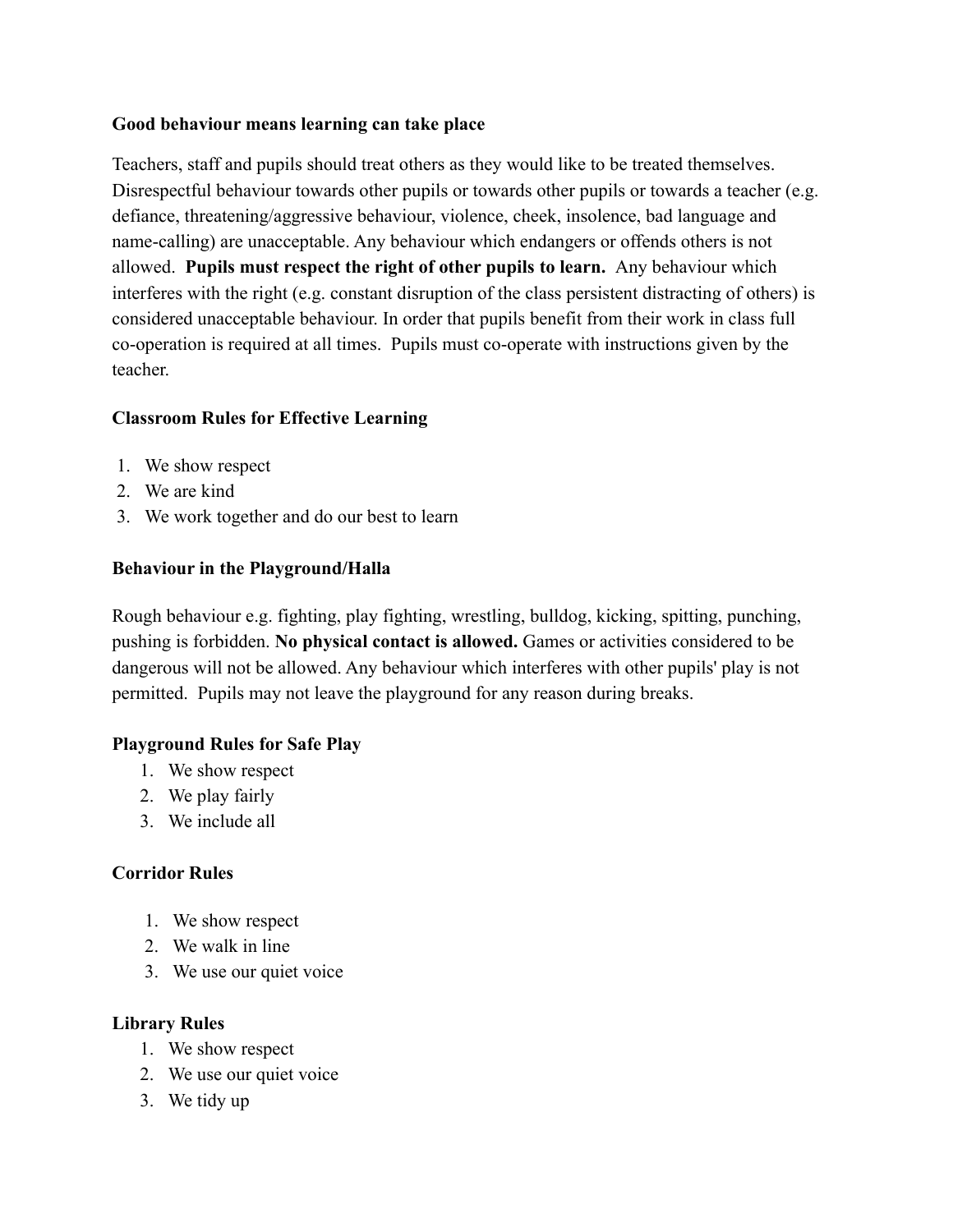\*We will explicitly teach the children how they can show respect in the classroom, playground, corridor and library.

## **Behaviour in the School Environment & Behaviour on School outings**

Respect and courtesy to others is essential. Any kind of verbal or physical abuse of other pupils is unacceptable. Use of foul language among pupils is unacceptable. Bullying or intimidation of other pupils is not allowed and is always regarded as a serious offence. (See Anti-bullying and Friendship and Inclusion Policy). Pupils must show respect for school property at all times. For reasons of safety and to minimise accidents, pupils should move about the school in an orderly manner.

Pupils are encouraged to be respectful of each other on their way to and from school. When on school outings pupils are expected to behave in an orderly manner and show respect for public property. **Pupils are asked to represent themselves, their school and their community with dignity and pride.** They should always co-operate fully with their teachers and special needs staff.

## **Misbehaviour Sanctions**

The purpose of a sanction is to bring about a change in behaviour by:

- helping students to learn that their behaviour is unacceptable
- helping them to recognise the effect of their actions and behaviour on others
- helping students (in ways appropriate to their age and development) to understand that they have choices about their own behaviour and that all choices have consequences
- helping them to learn to take responsibility for their behaviour.

A sanction may also:

- reinforce the boundaries set out in the code of behaviour
- signal to other students and to staff that their wellbeing is being protected.

In instances of more serious breaches of school standards, sanctions may be needed to:

- prevent serious disruption of teaching and learning
- keep the student, or other students or adults, safe.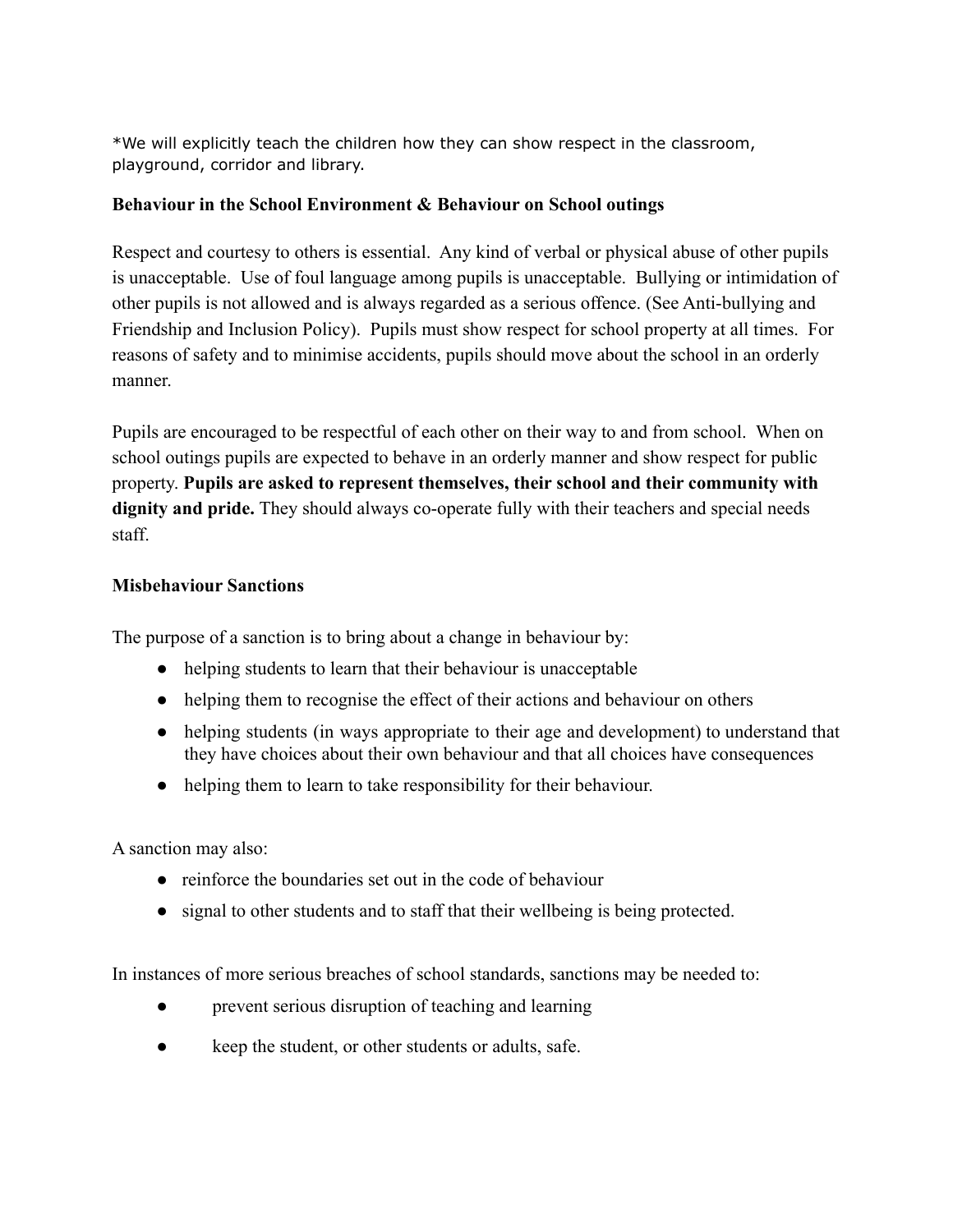## **The St. Finian's N.S. sanctions for misbehaviour**

#### **Junior Infants – Senior Infants**

Teachers are following class Dojo. Point are earned and with minor misbeavious points can be removed. Positive rewards are always encouraged and best practice in Saint Finian's.

Class/Group/Individual reward charts in place.

SEN children to have individual targets and a visual reward chart in place.

#### **1st-6th**

| <b>Minor Misbehaviours</b>                                        | Action                                                                                                            |
|-------------------------------------------------------------------|-------------------------------------------------------------------------------------------------------------------|
| Shouting out<br>Intentionally not listening<br>Distracting others | State the behaviour you expect<br>Praise the good behaviour of partner<br>Verbal warning stating the misbehaviour |
| <b>Defiance</b>                                                   | Give time (use timer) and a choice to think<br>about making the right choice.                                     |

| <b>Repeated Minor Misbehaviour despite</b><br>verbal warning      | <b>Action</b>                                                                                                                                                                                                                          |
|-------------------------------------------------------------------|----------------------------------------------------------------------------------------------------------------------------------------------------------------------------------------------------------------------------------------|
| Shouting out<br>Intentionally not listening<br>Distracting others | Move name to<br>Stage 1 - lose 5 mins Golden Time<br>Stage 2 - lose 10 mins GT<br>Stage 3 - lose 15/20 mins GT<br>Children can regain this time with effort and<br>hardwork.<br>Stage 4 - Time out<br>Stage 5 - Go to Deputy Principal |
| Defiance                                                          | <b>Individual Reward System</b>                                                                                                                                                                                                        |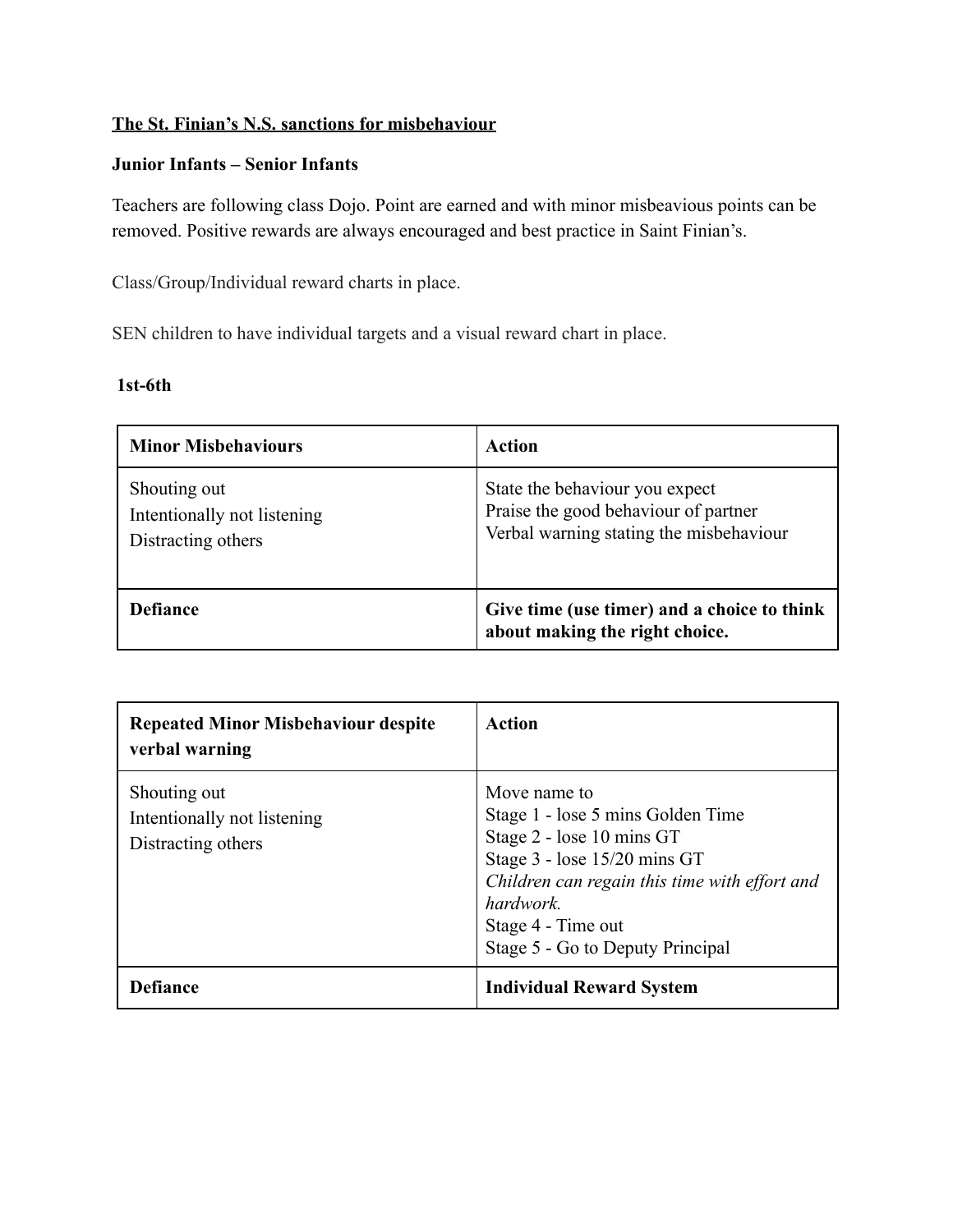#### **Serious Misbehaviour**

| Aggression                              |  |
|-----------------------------------------|--|
| Shouting at a staff member              |  |
| Major distraction                       |  |
| Swearing                                |  |
| Throwing items                          |  |
| Fighting etc                            |  |
| Damage to school property               |  |
| Absconding from the classroom           |  |
| Absconding from the school              |  |
| Refusal to enter classroom              |  |
| Refusal to leave classroom              |  |
| Creating dangerous situations           |  |
| Hurting other children or staff members |  |
|                                         |  |

SEN children to have individual targets and a visual reward chart in place.

#### **The St. Finian's N.S. Sanctions for Serious Misbehaviour (repeated or one off incident)**

Depending on the nature of the incident or the seriousness of the incident the school may jump to stage 4 and above.

#### **Sanctions for Serious Misbehaviour**

#### **Stage 1 – Booking & Detention**

Pupil gets a booking. Class/yard teacher gives detention (note to parents on Dojo/Aladdin). Phone call home to parents.

#### **Stage 2 – Booking, Detention and Sign**

If a pupil receives two detentions in any four school weeks the pupil will sign a 'Promise of Good Behaviour'. This will be witnessed by the class teacher. A copy of the contract will be sent home to be signed by the Parent/Parents or guardian.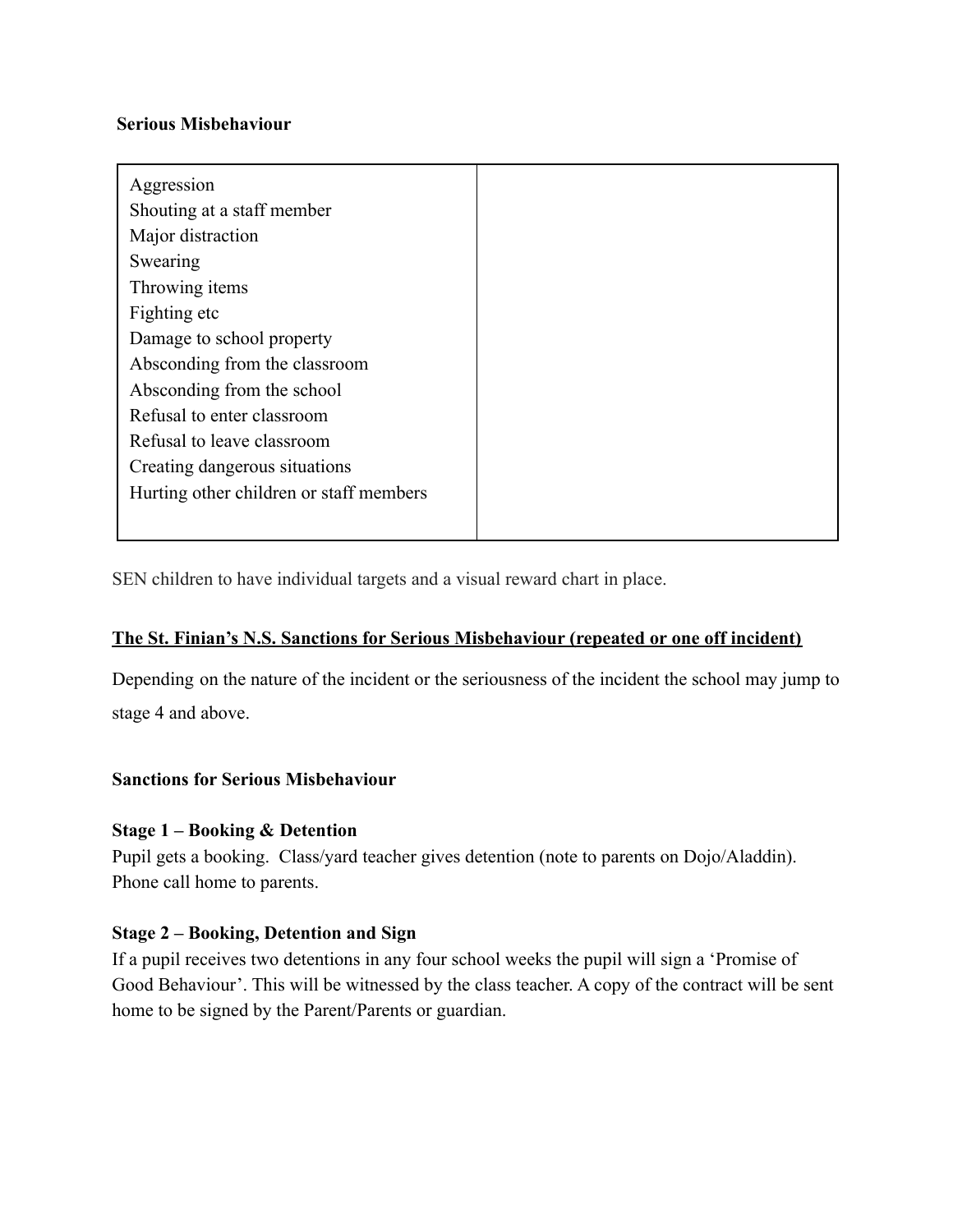#### **Stage 3 – Meeting with school**

If a pupil receives more than three detentions in any four school weeks, the child's parents will be asked to meet the class teacher and Deputy/Principal to put a plan in place for the child. If there is no seen improvement parents will be notified a suspension will be the next step.

## **Stage 4 – Suspension**

This procedure is used in the case of gross misbehaviour, violent incident, physical fight, attack on a staff member, attack on another child, bullying and or health & safety grounds. It can be a once off incident or a consistent string of behaviours. This includes all children even those who are diagnosed with a learning, behaviour and/or special need:

- a) If stage 4 is exhausted or there is a single incident of gross misbehaviour the Principal rings the parent/s to explain the incident that occured and explain that their child is suspended due to this incident. If considered warranted the Principal reserves the right to suspend the pupil for up to and including 3 days initially. This power of suspension is delegated to the principal by the school Board of Management.
- b) In certain circumstances the Principal with the approval of their Chairperson of the BoM may suspend a pupil for 5 school days
- c) A meeting of the BoM may authorise further suspension up to a maximum of 10 days. Suspension will be in accordance with Section 23 of the Education Welfare Act 2000.

# **Appeal**

Parents of a pupil who has been suspended for 20 school days or more are entitled under Section 29 of the Education Act 1998 to appeal such a suspension.

#### **Stage 5 – Expulsion**

This procedure may be considered in an extreme case, in accordance with Section 23 of the Education Welfare Act 2000.

# **Grounds for Expulsion**

- Behaviour is persistent cause of significant disruption to the learning of others or to the teaching process
- Continued presence of pupil constitutes a real and significant threat to safety
- Pupil responsible for serious damage to property.

# **Automatic Expulsion**

BoM may sanction automatic expulsion for certain prescribed behaviours:

- 1. Sexual Assault
- 2. Possession of illegal drugs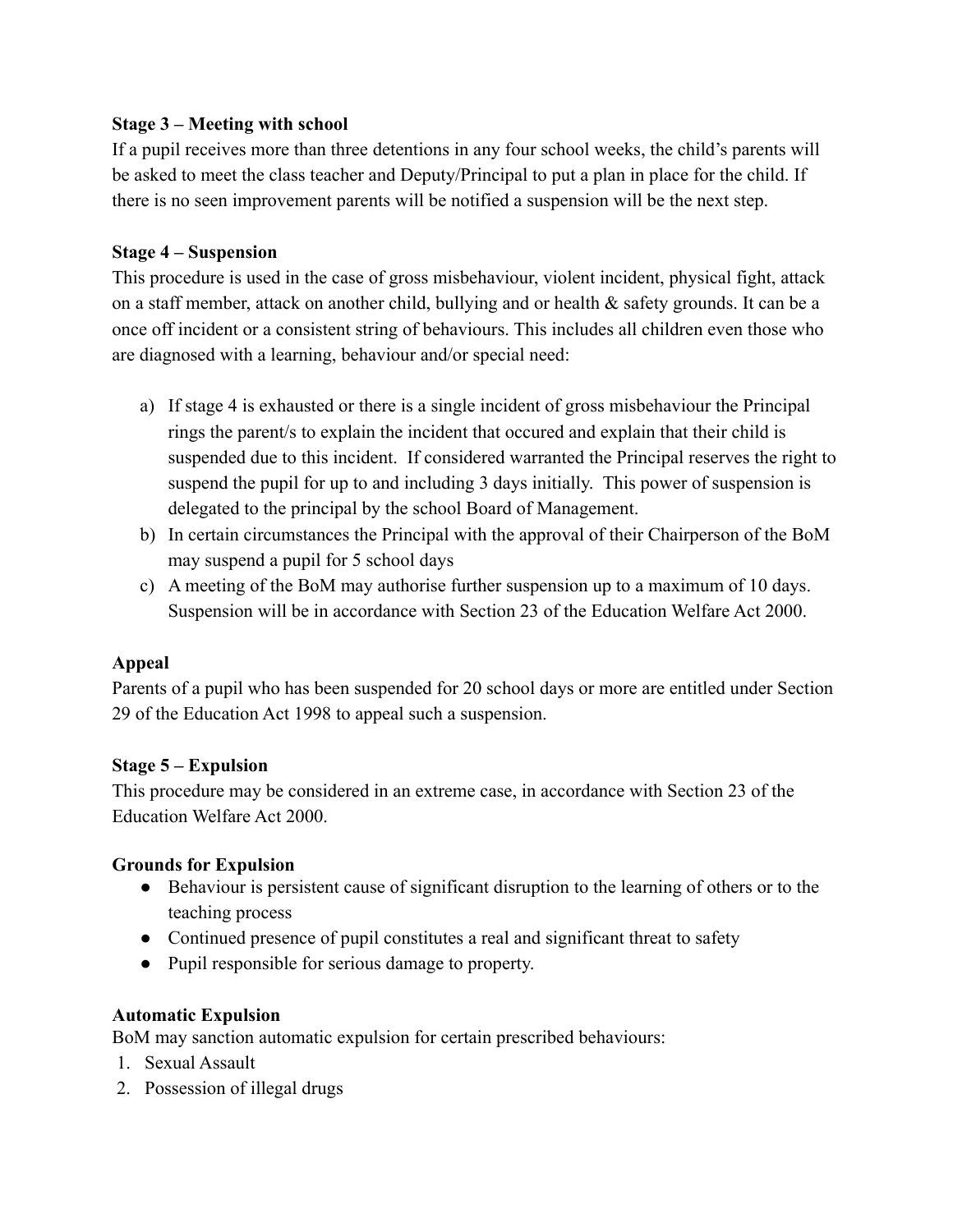- 3. Supplying illegal drugs to other pupils in the school
- 4. Actual violence or physical assault
- 5. Serious threat of violence against another pupil or member of staff.

#### **Procedures in Respect to Expulsion**

- 1. Detail investigation by school principal
- 2. Recommendation by principal to BoM
- 3. BoM considers Principal's recommendation and holds hearing
- 4. BoM decision, is expulsion appropriate? If BoM recommends expulsion, the BoM will propose a date which will allow a 20-day cooling off period
- 5. Education Welfare Officer is informed of proposal to expel pupil and effective date of that proposal
- 6. Parents of the pupil are informed of rights to invoke a Section 29 appeal under the Education Act 1998
- 7. Education Welfare Officer arranges consultations
- 8. Confirmation of decision.

# **COVID 19 Protocol**

**The following section has been inserted in response to the ongoing public health crisis in relation to the ongoing pandemic.**

#### *What is COVID-19?*

COVID-19 is a new illness that can affect your lungs and airways. It is caused by a virus called coronavirus.

#### *How is COVID-19 spread?*

Coronavirus (COVID-19) is spread in sneeze or cough droplets. You could get the virus if you:

- come into [close contact](https://www2.hse.ie/conditions/coronavirus/testing/contact-tracing.html) with someone who has the virus and is coughing or sneezing
- touch surfaces that someone who has the virus has coughed or sneezed on and bring your unwashed hands to your face (eyes, nose or mouth)

Due to COVID-19 certain practices are required. Namely:

- correct hand hygiene
- correct coughing/ sneezing etiquette
- Maintaining social distancing in the yard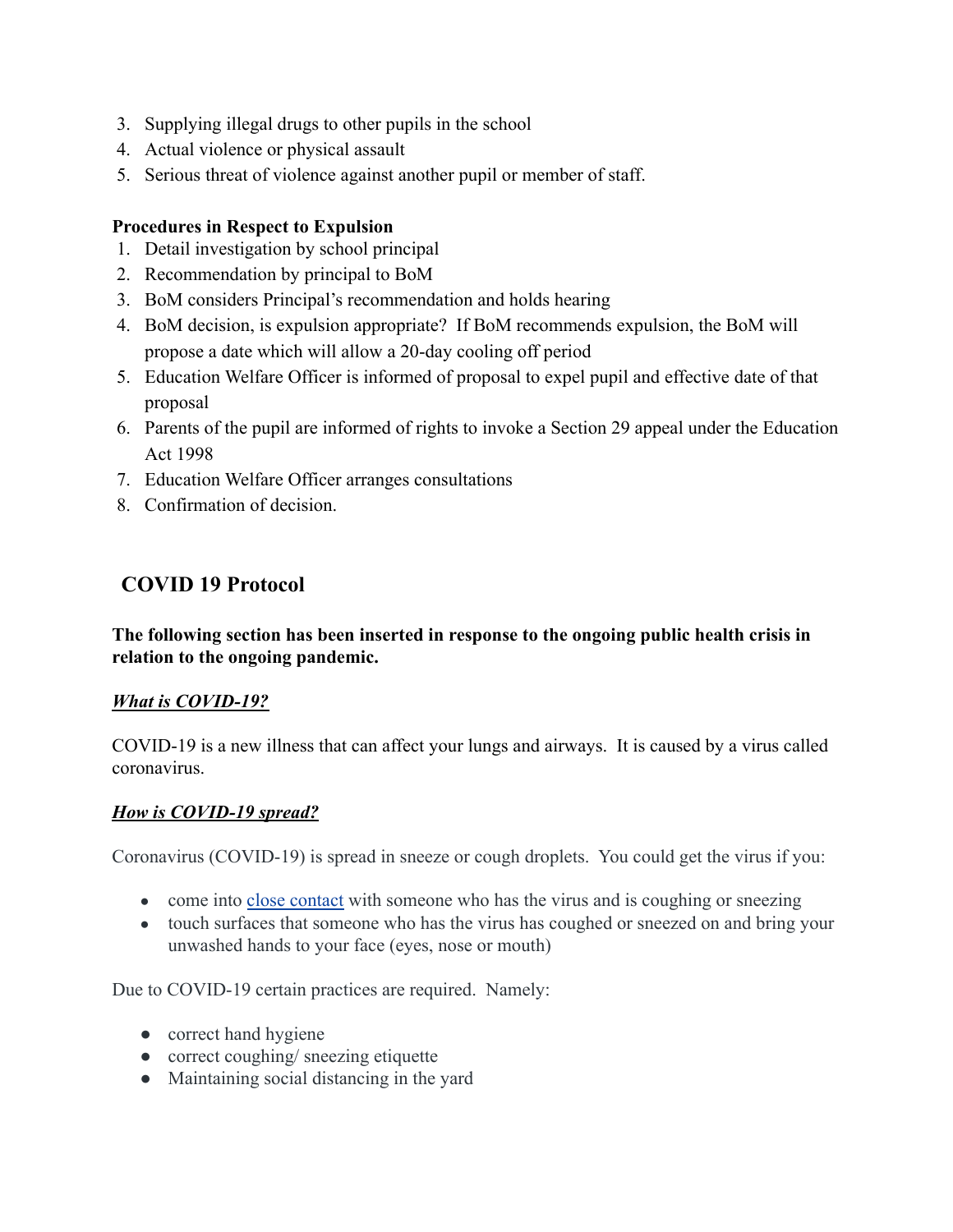• Maintaining social distance in class:

#### **Hand Hygiene**

Children will be taught the correct use of hand soap and sanitiser. A refusal to follow proper procedures will be deemed as misbehavior. The incorrect use of sanitiser can cause problems, if thrown or ingested, is also deemed as misbehavior..

#### **Correct coughing/ sneezing etiquette**

Children should cough or sneeze into a tissue which should be discarded immediately in a correct fashion. If a tissue is unavailable, children should sneeze into the crook of their arms. Refusal to do so or continued refusal will be deemed as misbehaviour.

#### **Maintaining social distance in the yard.**

Children are required to play within their own class bubble. Refusal to do so will be deemed to be misbehaviour

In class children are required to stay with their own pod. Refusal to do so will be deemed to be misbehaviour.

**As COVID-19 is spread by airborne droplets, spitting or aggressive shouting will be seen as unsafe behaviours as are the behaviours described above. Therefore instances of these behaviours will be classed as serious misbehaviours and should be treated accordingly.**

**COVID-19 is a serious public health issue causing great anxiety and trauma in our school community. Any behaviour that exacerbates this anxiety should be avoided. Those behaviours could include name calling, taunting or any other bullying behaviour.**

#### **Conclusion**

The essence of our code of behaviour is valuing people and encouraging them to accept responsibility for their own behaviour and to develop self discipline, emotional regulation, empathy for others and a caring attitude to all so that teaching and learning for everyone may be effective.

#### **Review**

This Policy will be reviewed in January 2022.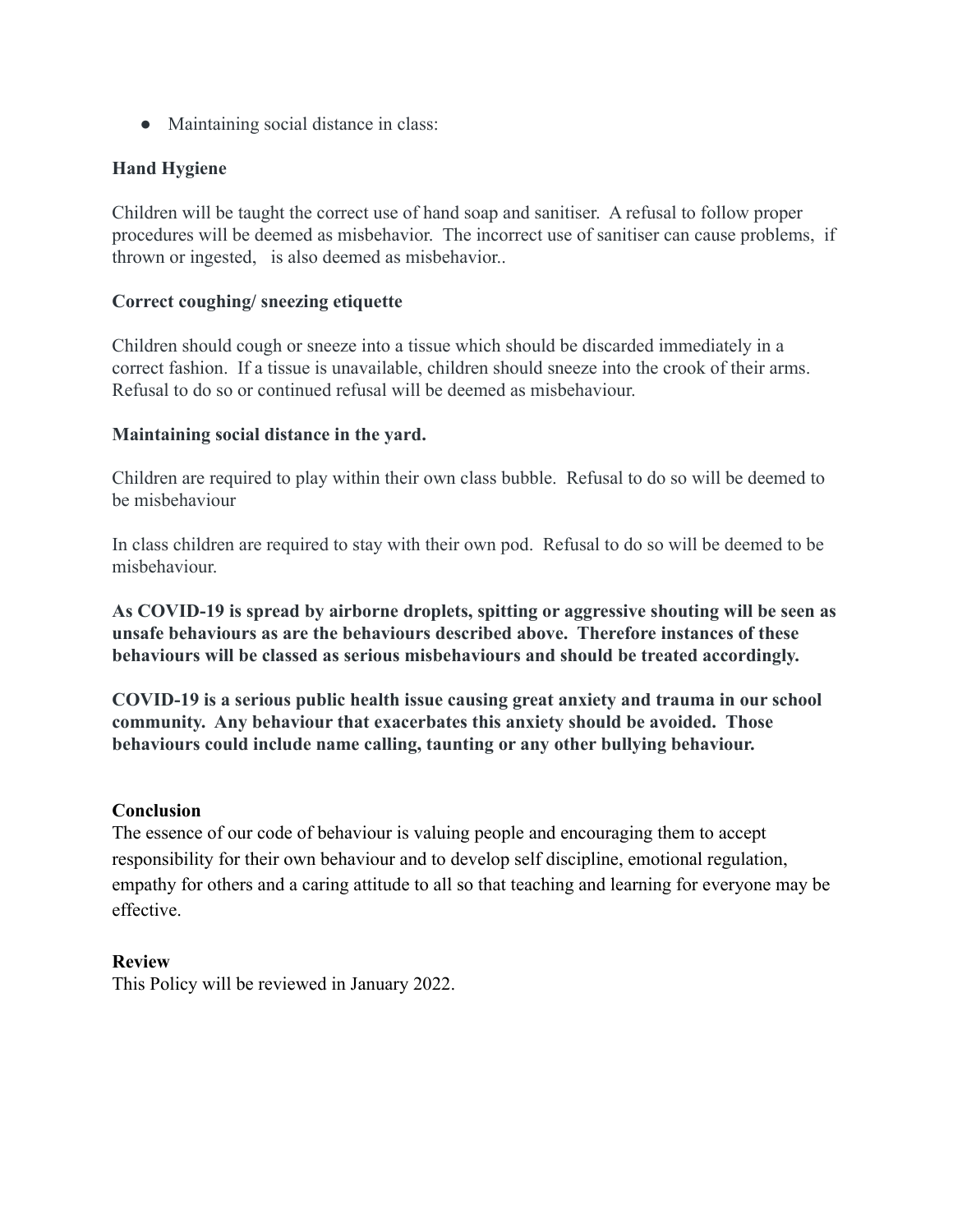# **Ratification**

This Policy was ratified by a member of the school Board of Management on the 01/09/2021

Signed: Seames Aleaa - Date: 1/09/2021

Chairperson of the Board of Management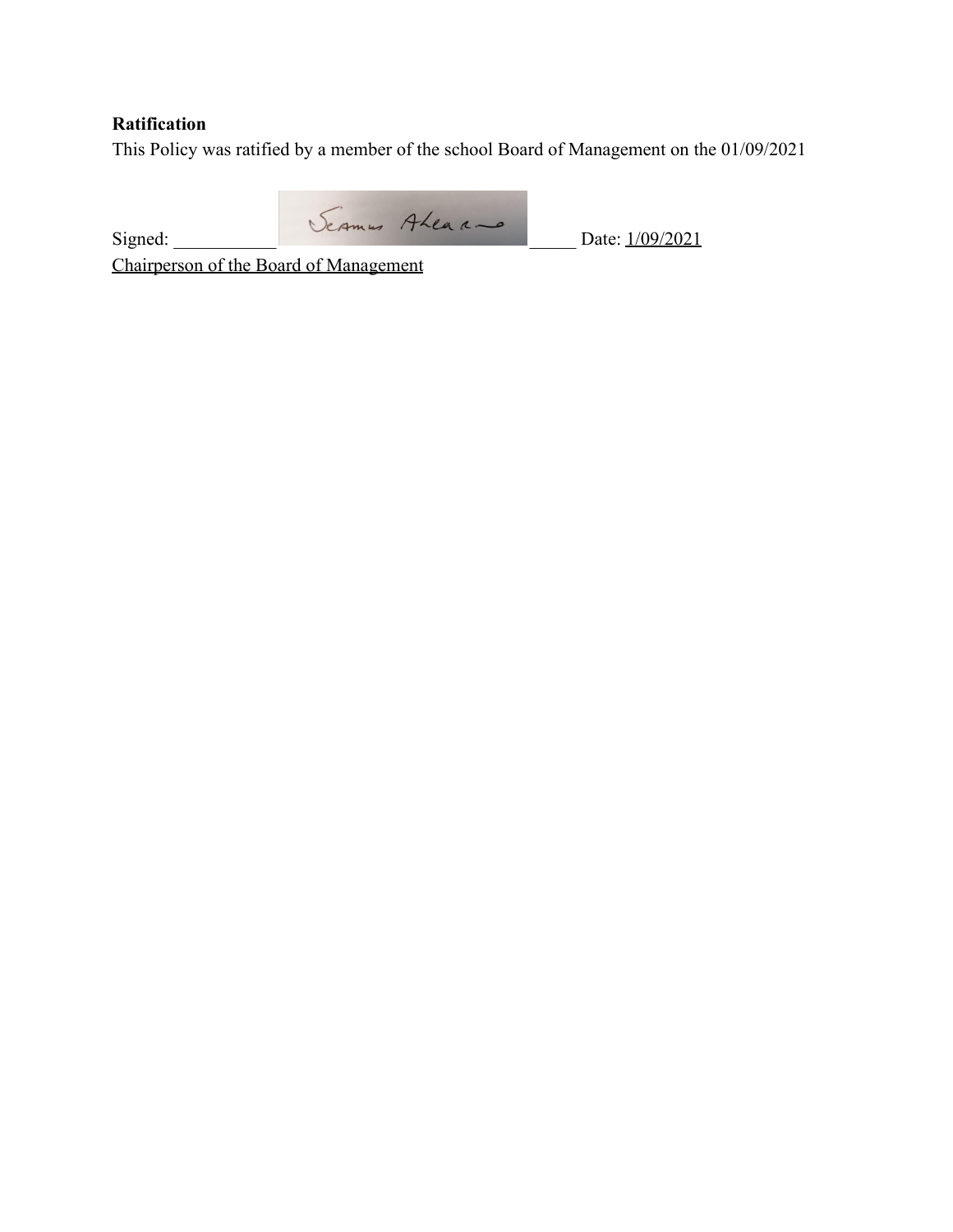## **Appendix 1**

#### **Restorative Questions to respond to Challenging Behaviour**

- 1. What happened?
- 2. What were you thinking about at the time?
- 3. What have your thoughts been since?
- 4. Who has been affected by what you did?
- 5. In what way have they been affected?
- 6. What do you think needs to happen to make things right?

#### **To help those harmed by other actions**

- 1. What did you think when you realised what had happened?
- 2. What have your thoughts been since?
- 3. How has this affected others?
- 4. What has been the hardest thing for you?
- 5. What do you think needs to happen to make things right?

#### **Restorative Practice Poster and Reflection Sheet**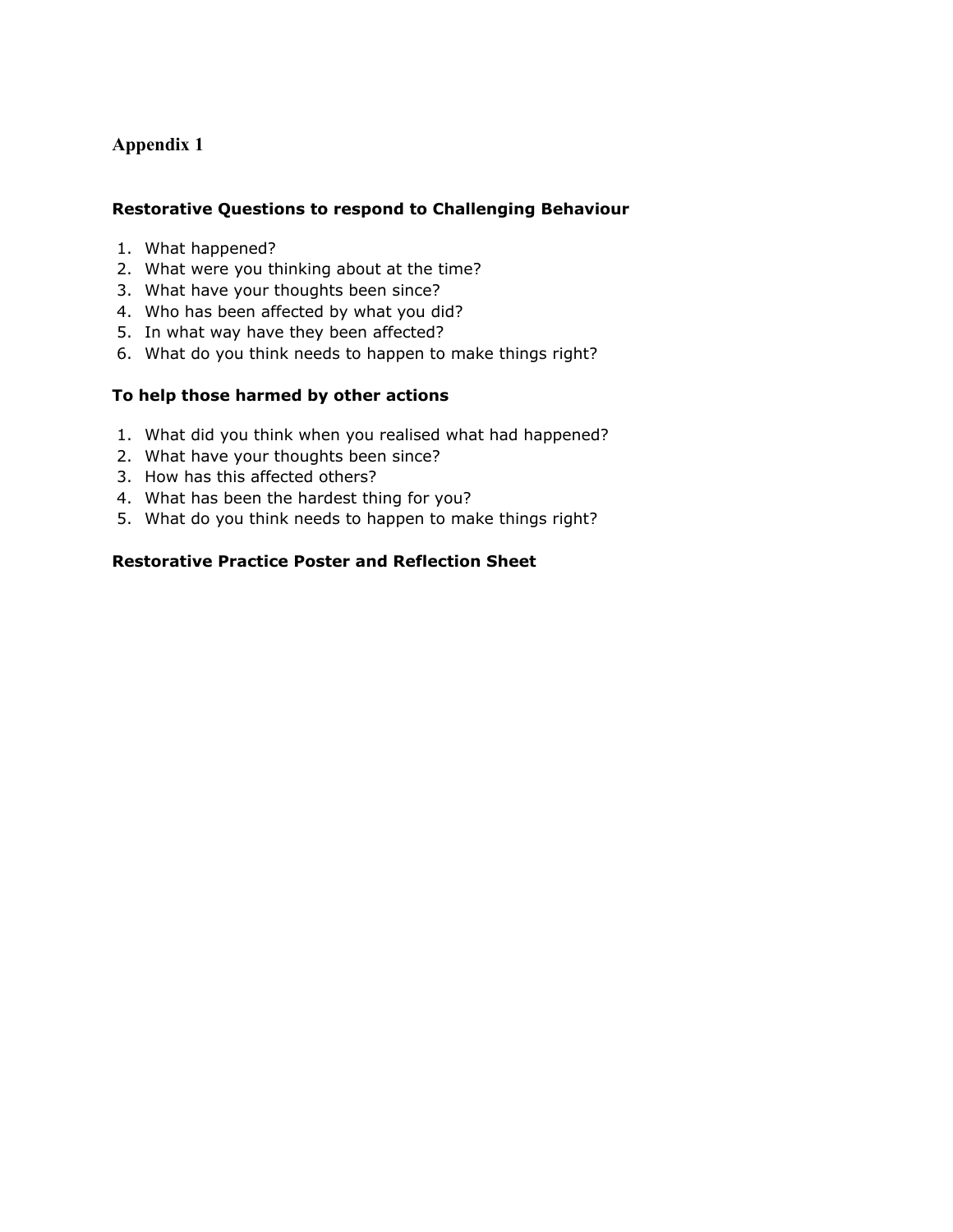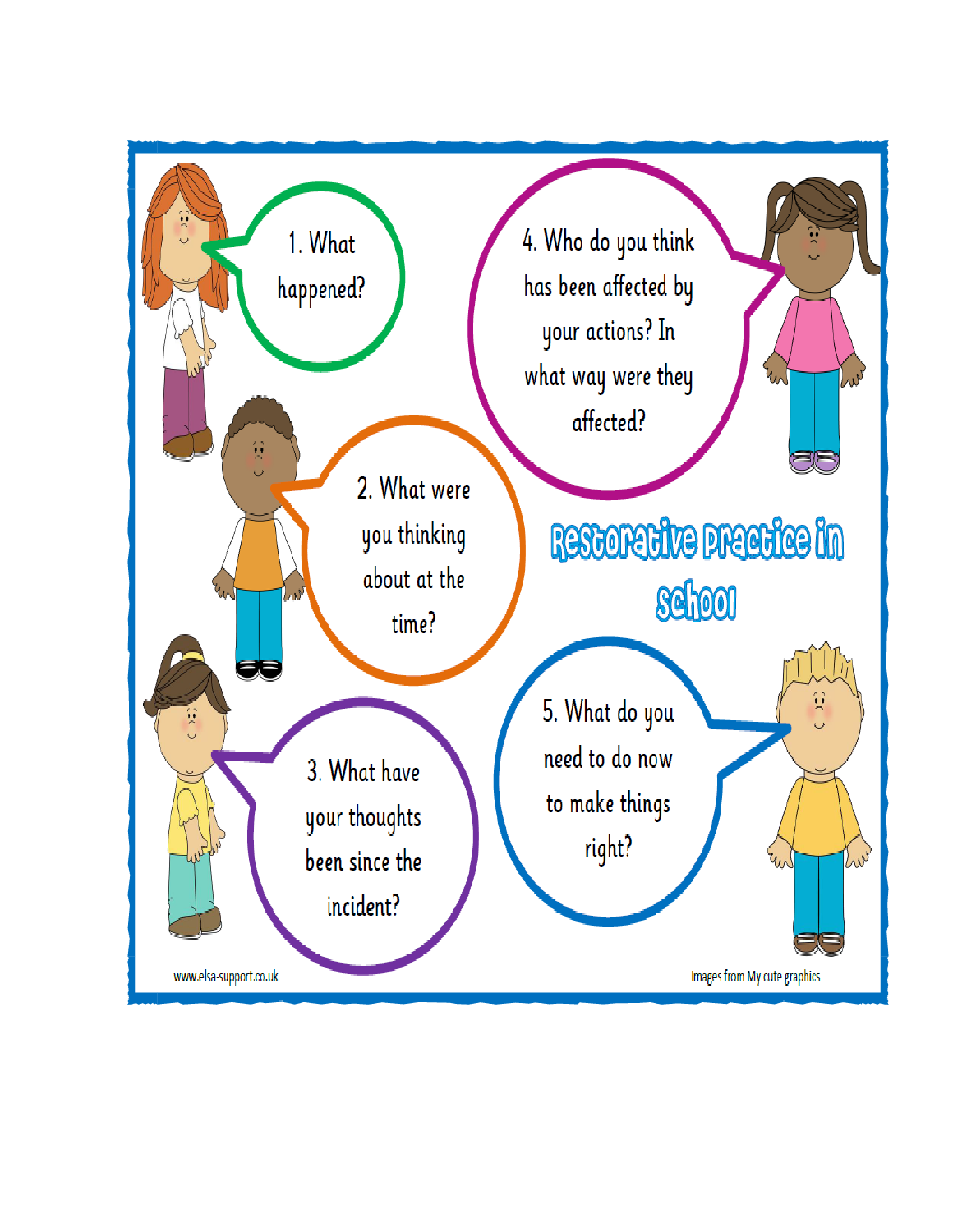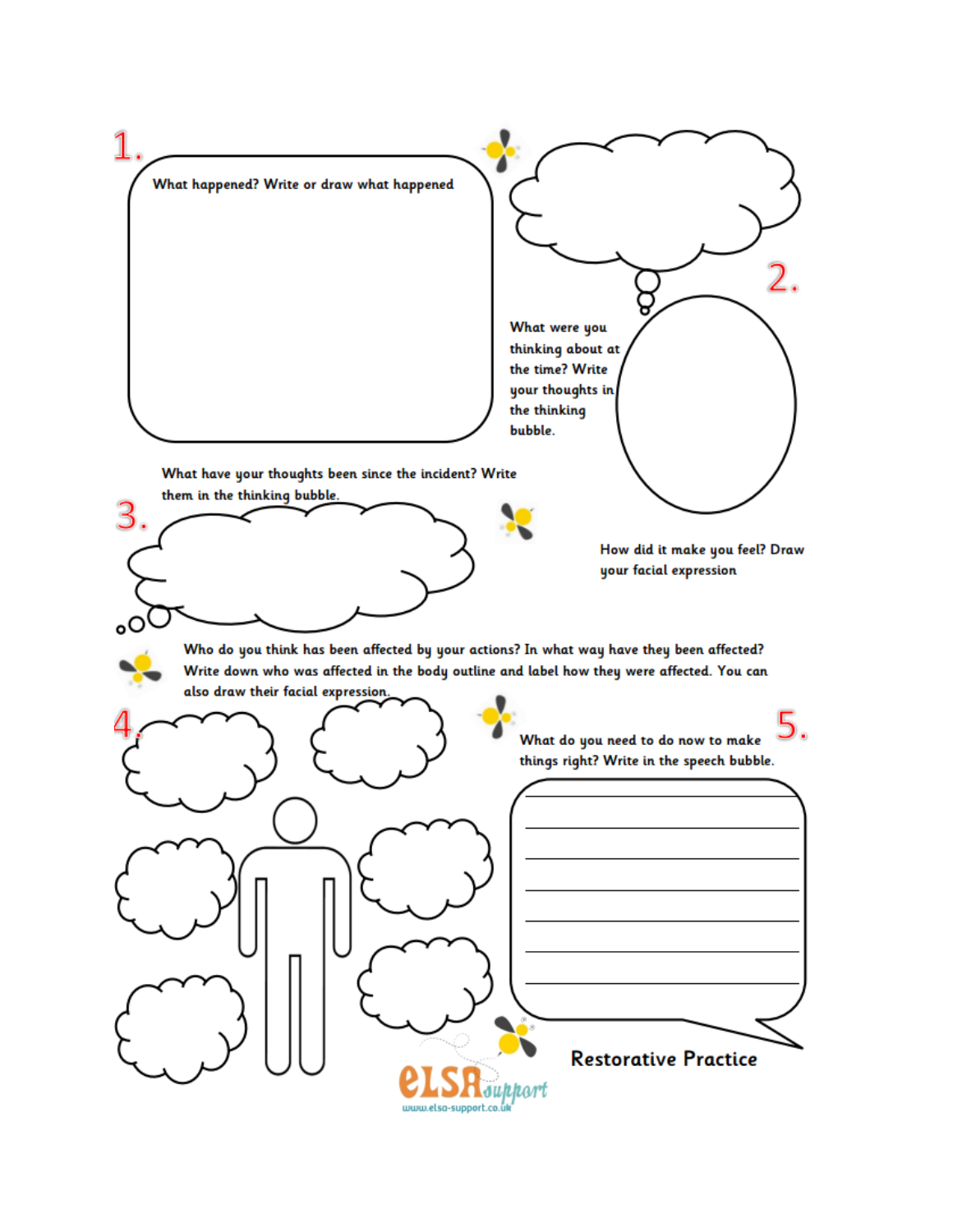Yard Behaviour and Action Poster

| <b>Behaviour</b>                                    | <b>Action</b>                                                                                                                                |
|-----------------------------------------------------|----------------------------------------------------------------------------------------------------------------------------------------------|
| <b>Kicking a basketball</b>                         | 1. Verbal Warning<br>2. Take Basketball                                                                                                      |
| <b>Name Calling</b>                                 | 1. Verbal Warning<br>2. Name in Red Book (10<br>mins at the red wall)                                                                        |
| <b>Failing to line up when the</b><br>whistle blows | 1 <sup>st</sup> Whistle (Freeze)<br>2 <sup>nd</sup> Whistle (Walk to the<br>line)<br>Name in Red Book + 10<br>minutes at red wall next break |
| <b>Pushing in the line</b>                          | 1. Apologise<br>2. End of line and<br>wait until children<br>are in the yard                                                                 |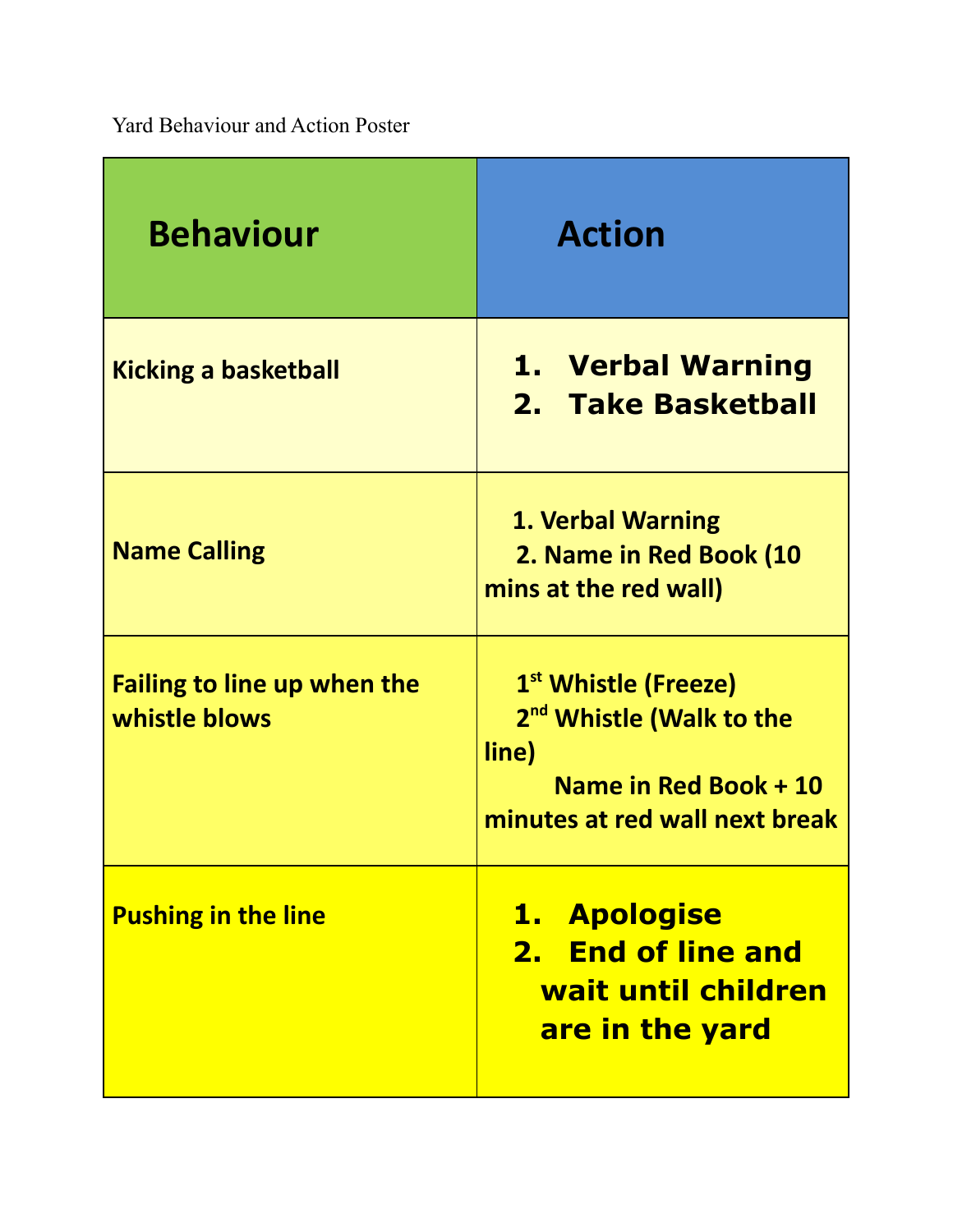| <b>Being in the Trees (Including)</b><br>playing with sticks)                                                                                                | <b>1. Verbal Warning</b><br>2. Red Book (10 minutes at<br>the Red Wall)                                         |
|--------------------------------------------------------------------------------------------------------------------------------------------------------------|-----------------------------------------------------------------------------------------------------------------|
| <b>Using bad language</b>                                                                                                                                    | <b>1. Verbal Warning</b><br>2. Red Book (10 minutes at<br>the Red Wall)                                         |
| <b>Fighting or any physical</b><br>contact i.e. pushing, shoving,<br>hitting, punching, fist fighting<br>or any physical contact and<br>aggressive behaviour | <b>Detention (1 day)</b><br>• For more serious<br>offences the<br>duration of<br>detention can be<br>increased. |
|                                                                                                                                                              | • Failure to obey a<br>teacher or<br>answering a<br>teacher back<br>increases your<br>detention by 1<br>day.    |